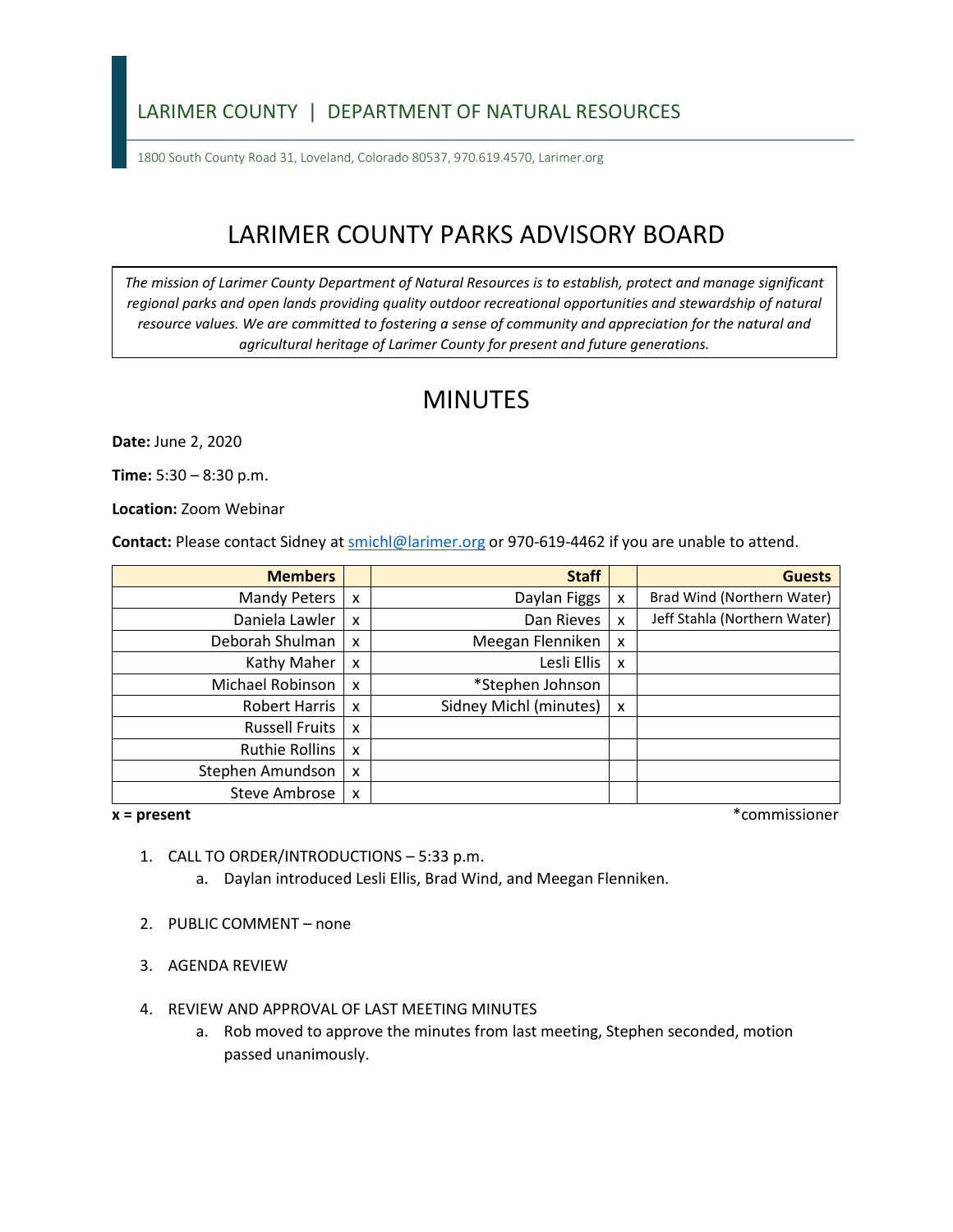#### 5. INFORMATION & ANNOUNCEMENTS

- a. Natural Resource events for this month: [larimer.org/naturalresources.](https://www.larimer.org/naturalresources)
- b. To sign up for Parks Advisory Board updates, go to [apps.larimer.org/subscriptions.cfm,](https://apps.larimer.org/subscriptions.cfm) enter your email, click "Subscribe," and check the "Parks Advisory Board" box.

#### 6. UPDATES & REPORTS

- a. Park District updates Dan/Mark
	- i. Dan Parks and day use areas are hitting capacity (including more remote locations like Pinewood Reservoir) as early as 9:30am every day. Staff are spending a lot of time controlling parking lots, it's been difficult to turn people away. Already inspected 5,000 boats, ahead of schedule from last year. As of June 1<sup>st</sup>, all campgrounds are open and accepting tent campers. Vault restrooms are open and being cleaned by DNR staff. Closures still in place: group use pavilions, swim beaches, cabins and tipis, and showerhouses. Second unit restrictions are in place at some campgrounds. Special events are limited due to group size restrictions. Waiting for approval from USBR regarding cabins and turn lane at Satanka, delays may push projects into 2021. ANS shelters are still on track. Daylan said camping revenue was down 17%, day use was up significantly (\$60k), hoping to close gap on camping shortfall by end of summer. Currently looking to reopen cabins by purchasing hydrogen peroxide cleaning devices. Dan said the devices will allow us to perform further sanitation and reopen other facilities as well.
	- ii. Deborah commented she's seen visitors at Lory State Park not wearing masks or social distancing and that higher visitation has illustrated the need to adapt and provide more facilities/trails. She mentioned the Horsetooth swim race and said the committee is uncertain how to move forward to comply with social distancing. Dan shared similar concerns for capacity issues and said the Carter Lake swim race is also on the threshold of cancellation.
	- iii. Mandy said she was impressed by restroom cleanliness and visitor behavior at County parks and open spaces.
- b. Quarterly report Q1 2020 Daylan
	- i. Daylan highlighted a few key stories:
		- 1. DNR received the FLAP grant for \$7M with \$3M match to improve aging infrastructure on federally owned reservoir parks
		- 2. Cabin road renovations at Hermit Park Open Space
		- 3. New noxious weed found in Larimer County
		- 4. Financial summary through end of March
		- 5. Mountain lion event and response in Loveland
	- ii. Deborah asked when the parking lot and archery range will be completed at Satanka, Daylan said the archery range is indefinitely on hold, the parking lot and turn lane are both in the permitting process with USBR. Meeting tomorrow to discuss CIP projects, will likely be moved to fall of 2021.

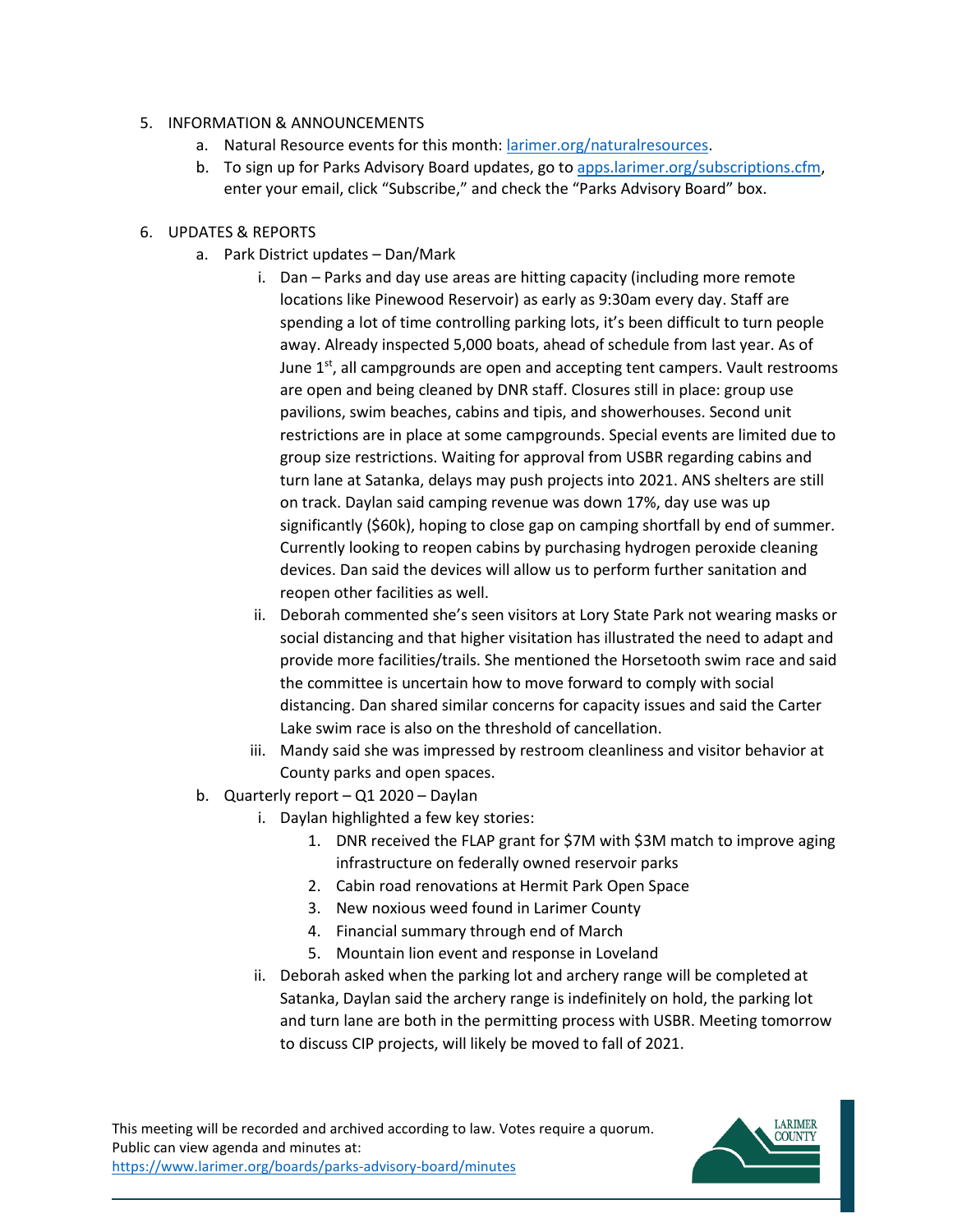- 7. DISCUSSION ITEMS
	- a. Glade Reservoir 1041 update Daylan
		- i. DNR's review of the Glade Reservoir Recreation Concept Master Plan and the supporting documents submitted as part of the NISP 1041 permit application was included in the meeting packet. Daylan explained the department's comments were guided by the 2017 Reservoir Parks Master Plan and the 2015 Open Lands Master Plan. The review was sent to the Planning Commission and will be used to form the memo that represents Larimer County on the 1041 process.
		- ii. Deborah asked which agency will build and fund recreational facilities at Glade, Daylan said it will primarily be Northern. The recreational feature is valued ~\$22M to the County, Northern is the primary financial sponsor and the County is secondary depending on the recreational amenity.
		- iii. Ruthie commented there are 350 parking spaces proposed for Glade and asked how many are available at Horsetooth. Daylan said Horsetooth has a similar number and a financial model was performed to analyze parking lot turnover and demand relative to Horsetooth and Carter Lake.
		- iv. Kathy said the letter reads as if it's been decided Larimer County will manage recreation at Glade and asked who ultimately decides. Daylan said both the County and Northern prefer we manage recreation, but it is not finalized yet and will ultimately be decided by the commissioners. The public comment process will begin in June and run through August.

### 8. ACTION ITEMS

- a. Approval of e-bike study special permit/modification to regulations Meegan
	- i. Meegan explained that current regulations allow class I and II e-bikes on concrete and asphalt paved surface trails only. DNR received direction recently from the BOCC to move forward with an e-bike study that would allow some form of access within our natural surface trail system. The study would be within a defined 6-8 month window of time, likely starting this summer. Around 30 random participants would be selected via a lottery and issued requirements and identification. The tentative plan is to focus on Devil's Backbone Open Space and allow class I only, 2-wheeled e-bikes on trails that currently allow bikes. DNR anticipates public outreach and citizen surveys in 2020 and 2021 related to the desire to open our natural surface trail system to this type of motorized use. Meegan explained DNR is asking for a recommendation from PAB to modify regulation F13 to allow class I only, 2-wheeled e-bikes at specific designated natural surface trails within our system for purposes of the study.
	- ii. Ruthie asked about the difference between class I and class II e-bikes. A class I ebike is defined by the state of CO as an electrically assisted bike equipped with a motor that provides assistance when the rider is pedaling up to 20 mph. A class II e-bike provides motor assistance when the rider is not pedaling.

This meeting will be recorded and archived according to law. Votes require a quorum. Public can view agenda and minutes at: <https://www.larimer.org/boards/parks-advisory-board/minutes>

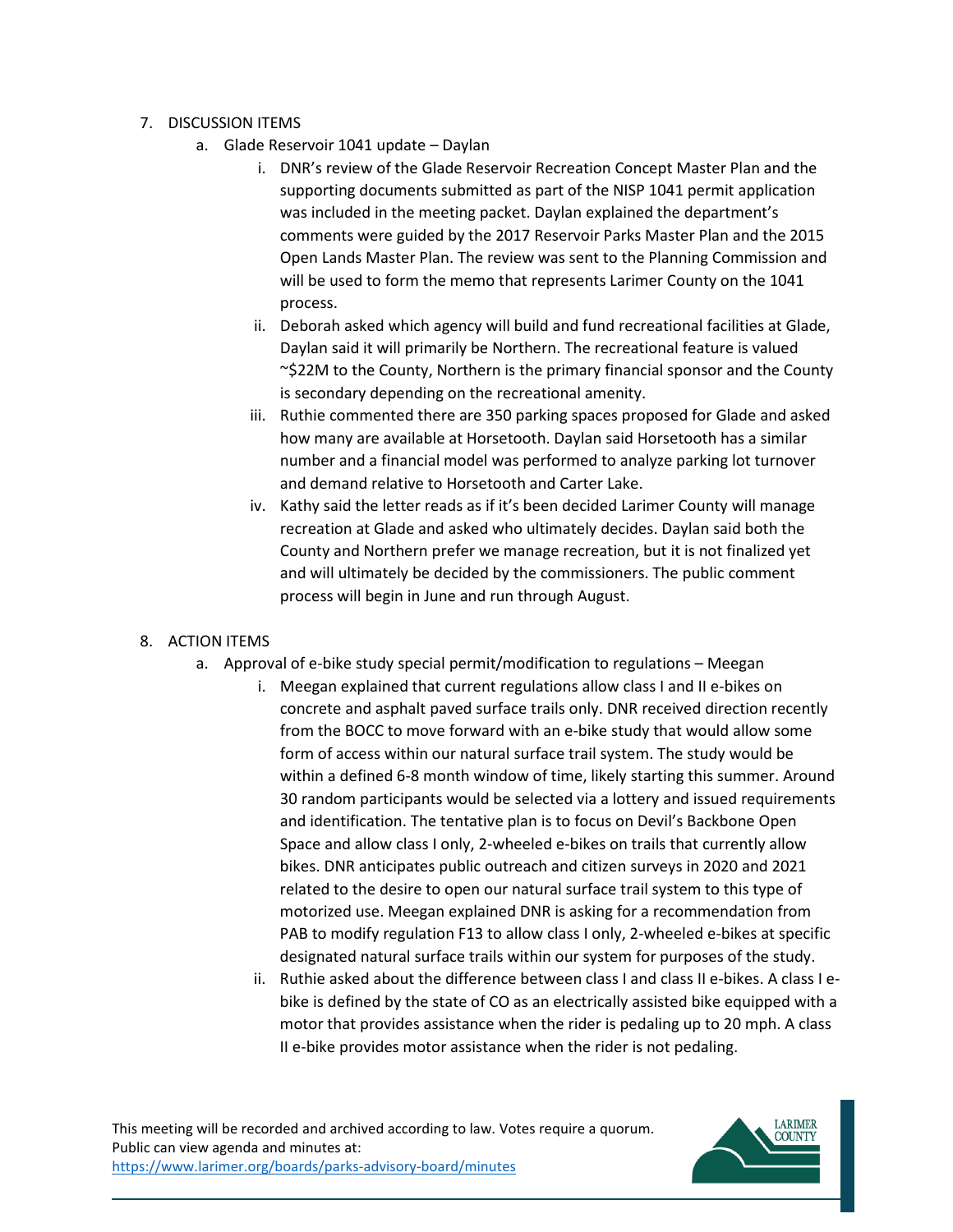- iii. Deborah commented these discussions are also occurring at Fraser and nearby national forests and encouraged PAB to review e-bikes from a safety perspective. She asked about the line between allowing e-bikes vs. all motorized vehicles (dirt bikes, e-scooters) on trails. Meegan shared concerns for safety and for throttle assist and mentioned they anticipate maintenance and patrol challenges to balance frontcountry vs. backcountry use, particularly if e-bikes increase visitor access to more backcountry locations. Deborah commented motorized vehicles will increase wear and tear on trails.
- iv. Rob said there isn't much difference between a class II e-bike and a modest motorcycle and downhill speeds can be dangerous. Meegan clarified the study will only allow class I e-bikes for those reasons. Meegan noted there's a misconception that e-bikes are intended for aging or disabled groups but many bike companies market e-bikes to a different demographic.
- v. Russell commented the hunting season at Red Mountain Open Space is only allowed during "off days" and asked if there will be designated days or times for study participants to use e-bikes. He also asked how DNR plans to manage pushback. Meegan said there are limitations to the study due to its timeframe and that we can explore designated days for study participants. Daylan said we will be frontloading communication about the study so visitors at Devil's Backbone are aware of e-bike use and participants will be issued vests for identification. This study will be the initial step in the process of considering future regulations.
- vi. Deborah encouraged visitors to comment if they feel less safe with e-bikes on trails and expressed concern for traditional user experiences.
- vii. Mandy said user conflict and the addition of higher speed bikers concerns her as a mountain biker.
- viii. Daylan said we are working to make a survey accessible on the website and social media and that PAB raised good points about unintended consequences of e-bike use.
- ix. Ruthie asked about a cross-sectional study, Meegan said the lottery will be random. Daylan added Interior agencies are gathering public input on e-bikes via a Federal Register, DNR can glean information and data from their public comments as well.
- x. Rob moved to recommend the BOCC modify regulations to allow LCDNR to conduct an exploratory study of class I, 2-wheeled e-bikes to last no longer than December of 2021. Steve seconded. Those in favor: Mandy, Daniela, Deborah, Kathy, Mike, Rob, Russell, Stephen, Steve. Those opposed: Ruthie. Motion passed.

### 9. US BUREAU OF RECLAMATION UPDATE

a. Jeff Stahla updated the Horsetooth Outlet Project is being discussed at the City of Fort Collins Council meeting tonight. Horsetooth Reservoir is currently 98% full, will receive more water until July  $1<sup>st</sup>$  when inflow will be reduced to 0%. Carter Lake is >90% full,

This meeting will be recorded and archived according to law. Votes require a quorum. Public can view agenda and minutes at: <https://www.larimer.org/boards/parks-advisory-board/minutes>